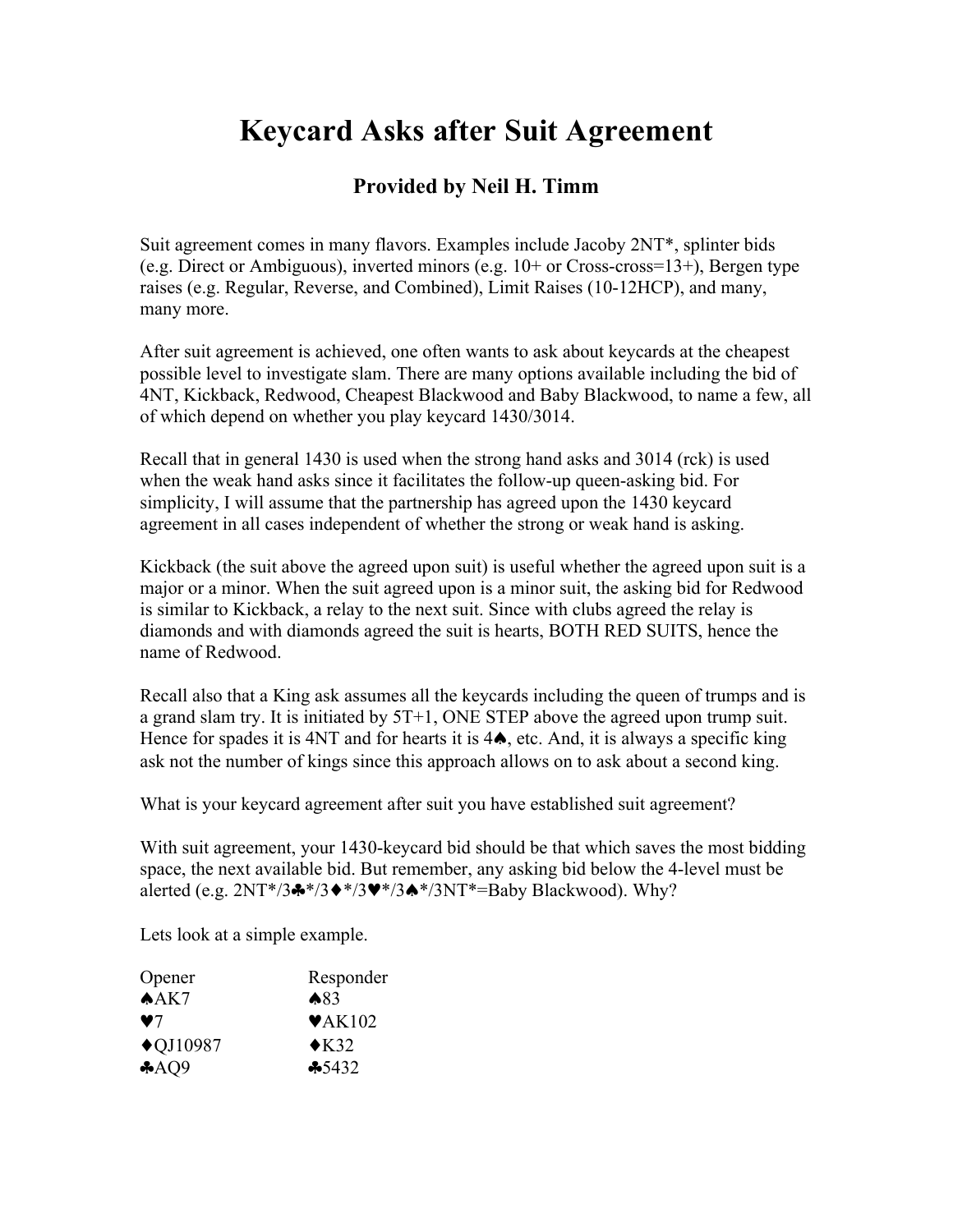Where the bidding may go:

| Opener           | Responder        |
|------------------|------------------|
| $1 -$            | 1 V              |
| $3\blacklozenge$ | $4\blacklozenge$ |
|                  |                  |

In this example the agreed suit is diamonds. Using  $4NT$  as the keycards ask,  $5\Psi=2$  goes beyond 5♦ and resulting in an impossible slam. Instead, the cheapest bid of 4♥ should be used. Now the answer is  $5\clubsuit=2$  without the Queen (since  $4\spadesuit=1/4$ ,  $4NT=0/3$ ,  $5\clubsuit=2/5$  w/o Queen,  $5\blacklozenge = 2/5$  w Queen) and one may sign-off in  $5\blacklozenge$ .

What are some sequences that may be used with partnership agreement?

| Opener                           | Responder                                                                 |
|----------------------------------|---------------------------------------------------------------------------|
| 1M                               | $2NT*=1430$ for the major                                                 |
| $1$ V<br>$3 \spadesuit^* = 1430$ | 3. 3. Elimit Raise with 3-card support and 13-15 Dummy Points             |
| $1$ V                            | $2\spadesuit = 2/1$ Game Force (GF)                                       |
| 3 <sub>•</sub>                   | $3NT* = 1430$ for spades                                                  |
| $1$ V<br>$4 \rightarrow 1430$    | $4\clubsuit^*$ =splinter (13+ with Singleton/Void depending on agreement) |

When opening a minor thing often become more difficult since one may prefer NT instead of the agreed upon minor. Common agreement includes Minorwood (the agreed upon suit is the ask at the 4-level) or Criscross (the opposite minor is used as the keycard ask).

| 1♦                            | $2\bullet^*$ =Inverted/3 $\bullet^*$ =Iimit raise in Diamonds (Crises-cross) |
|-------------------------------|------------------------------------------------------------------------------|
| $4\bullet*=1430$ Minor wood   |                                                                              |
| $4\clubsuit$ = 1430 Crosswood |                                                                              |
| $3NT = to play$               |                                                                              |
|                               |                                                                              |

We consider another example:

| Opener             | Responder            |
|--------------------|----------------------|
| A <sub>12</sub>    | AK54                 |
| $\mathbf{V}$ K853  | VA                   |
| $\blacklozenge$ 76 | $\triangle$ AKQJ1082 |
| A K54              | $\clubsuit$ Q10      |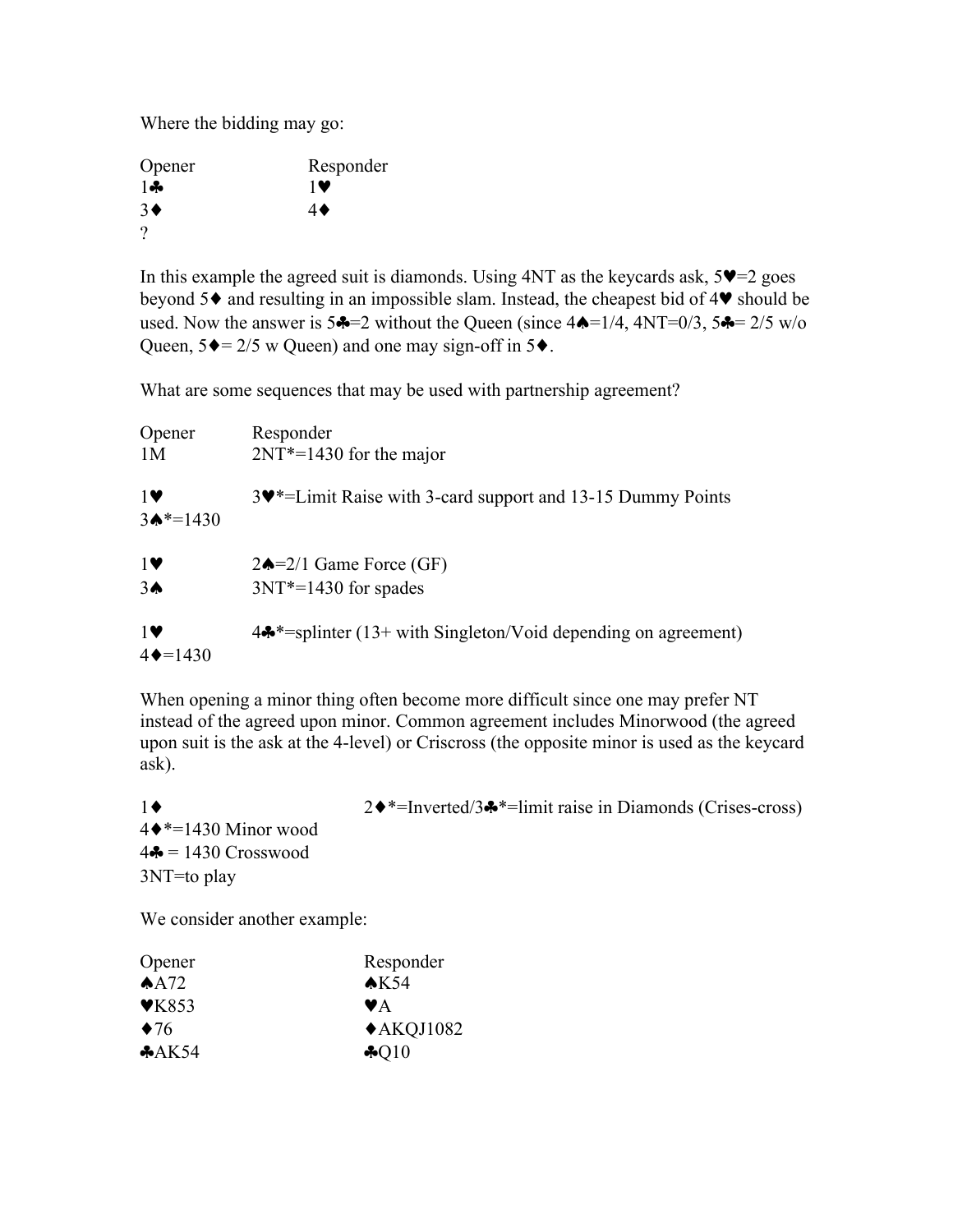| $1 -$                                                     | 1♦                                                    |
|-----------------------------------------------------------|-------------------------------------------------------|
| $1$ V                                                     | $1 \spadesuit^*$ 4 <sup>th</sup> Suit forcing to game |
| 1NT                                                       | $3\blacklozenge$ trump is set                         |
| 3NT                                                       | 4♥ kickback for Diamonds                              |
| 5 <sup><math>\clubsuit</math></sup> Two without the Queen | 5 $\blacktriangleright$ King ask                      |
| 5NT ♥K no ♠K                                              | $6\clubsuit$ a second king (club) asks?               |
| $7 \bullet Y$ es                                          | 7NT                                                   |

Note that he bid of  $6\blacklozenge$  (return to trump suit) over  $6\clubsuit$  would deny the king and to allow responder to bid  $6\blacklozenge$ /6NT. The bid of 4 $\blacktriangledown$  is clearly a kickback bid; however, some may use the Cheapest Blackwood bid of 4♣ (also Crosswood) or perhaps 4♦ (as Minorwood).

While cheapest bid agreements work well for suits, what happens when you open 1NT=15-17. While many may use Gerber to ask for aces or 1430 Gerber (Expert Gerber) and then ask about kings, what is critical are not these alone but A-K combinations as suggest by the French bridge expert Takis Stilianeas.

Over a 1NT=15-17 opening, the bid of  $3\clubsuit^*$  is the artificial bid used to initiate the convention. T us the convention you MUST HOLD Aces and Kings in at least three suits and have at least 10+HCP. It replaces Puppet/Muppet Stayman used by some partnerships but may still be used with the Mini-Maxi convention when 5-5 in the minors with 10+HCP or 5-5 in the majors.

To respond, one employs steps:

 $1<sup>st</sup> step = no A-K combinations$  $2<sup>nd</sup>$  step = one  $3<sup>rd</sup>$  step = two Etc.

Subsequent next step relay bids by responder asks opener for (1st-relay) Aces (with No associated King), (2nd-relay) A-Q combinations, (3rd-relay) Kings, and (4th-relay) Queens.

The opening bidder always responds using steps (e.g.  $1<sup>st</sup>$  step=0, next step=1, etc.) where any bid by responder that is not a relay (next bid suit) is taken as the final contract.

Lets look at two examples.

| Responder                |
|--------------------------|
| $AA$ J3                  |
| $\blacktriangledown$ K42 |
| $\triangle 432$          |
| $\bigstar$ KOJ           |
|                          |